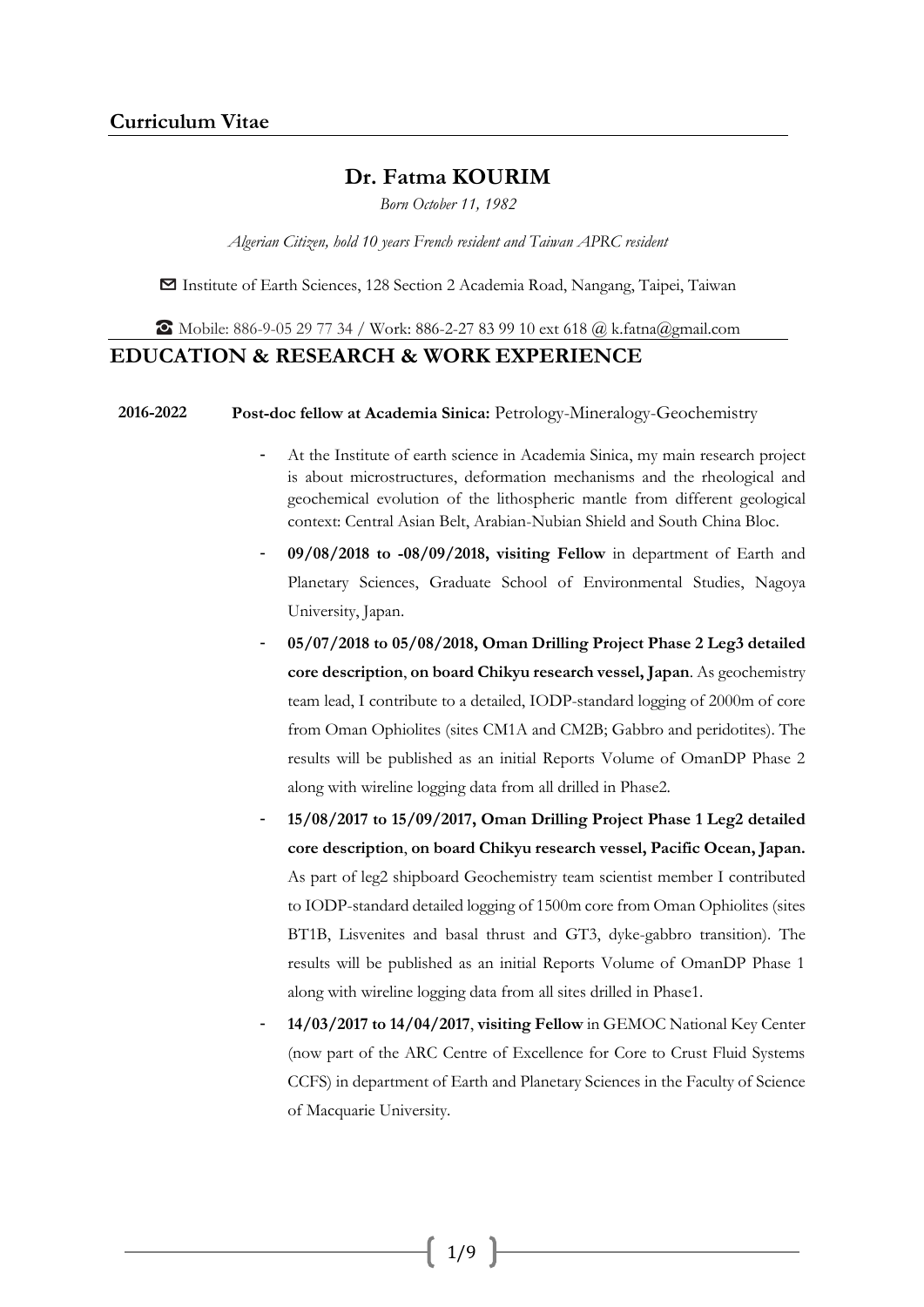#### **2014-2015 Post-doc as non-permanent faculty (research and teaching Assistant-ATER-):**

- **Sep 2014-Jun 2015 (10 month):** University Jean Monnet Saint-Etienne, France. (40% to teaching, 40% to research, 20% administrative activities).
- Fab-July 2014 (6 month): University of Franche-Comté, France. (30% to teaching, 50% to research, 20% administrative).

#### **Research activity:**

- At the University Jean Monnet Saint-Etienne my research focuses on characterization of deformation mechanisms and hydration of the lithospheric mantle beneath Kaapvaal craton. Exploiting fabrics, water measurements and geochemistry, in collaboration with J. Bascou and B. Moine. We attend to explain the microstructures variation observed in Kimberley mantle xenoliths. The crystallographic preferred orientation (CPO) on olivine, pyroxenes and garnet in 8 mylonites has been measured using the SEM-EBSD facility in Geosciences Montpellier. FTIR spectrometry analyses were performed at Laboratoire Magmas et Volcans, Clermont-Ferrand (France), water content measurements have been performed during Theo Mourier L3 research training (undergraduate student L3, 3 weak research training) supervising: F. Kourim, N. Bolfan-Casanova and B.Moine.

- Similarly, the Edggeri (Hoggar) mantle xenoliths microstructure are investigated combining fabrics and geochemistry studies and in collaboration with J. Bascou (Laboratoire Magmas et Volcans Saint-Etienne) and O. Alard, J.-L. Bodinier and A. Vauchez (Geosciences Montpellier). The aim of this collaborative project is to characterize the structure, composition and evolution of the continental lithospheric mantle, and asthenosphere-lithosphere interactions beneath the Edggeri district (Hoggar), which is the subject of large scientific debates about Mantle plume.

- During my research stays at the university of Franche-Comté, I finalized my publications about the characterization of the lithospheric mantle of the Hoggar swell and its evolution through time.

### **Teaching activity:**

Teaching in the Earth Sciences program;

- Structural geology (cartography, stereographic projection, geomorphology) – Bachelor's degree (License years 1, 2 and 3)

- Igneous petrography, mineralogy, geochemistry - Bachelor's degree (License years 1 and 2)

- Geology 3D (2D and 3D modeling using Surfer 9 and ImageJ software) - Bachelor's degree (License year 1)

- Field rock management (Massif central, Massif de la Serre, Besançon) - Bachelor's degree (License years 1 and 2)

- Supervision of undergraduate and graduate students' research training

#### **Administrative activity:**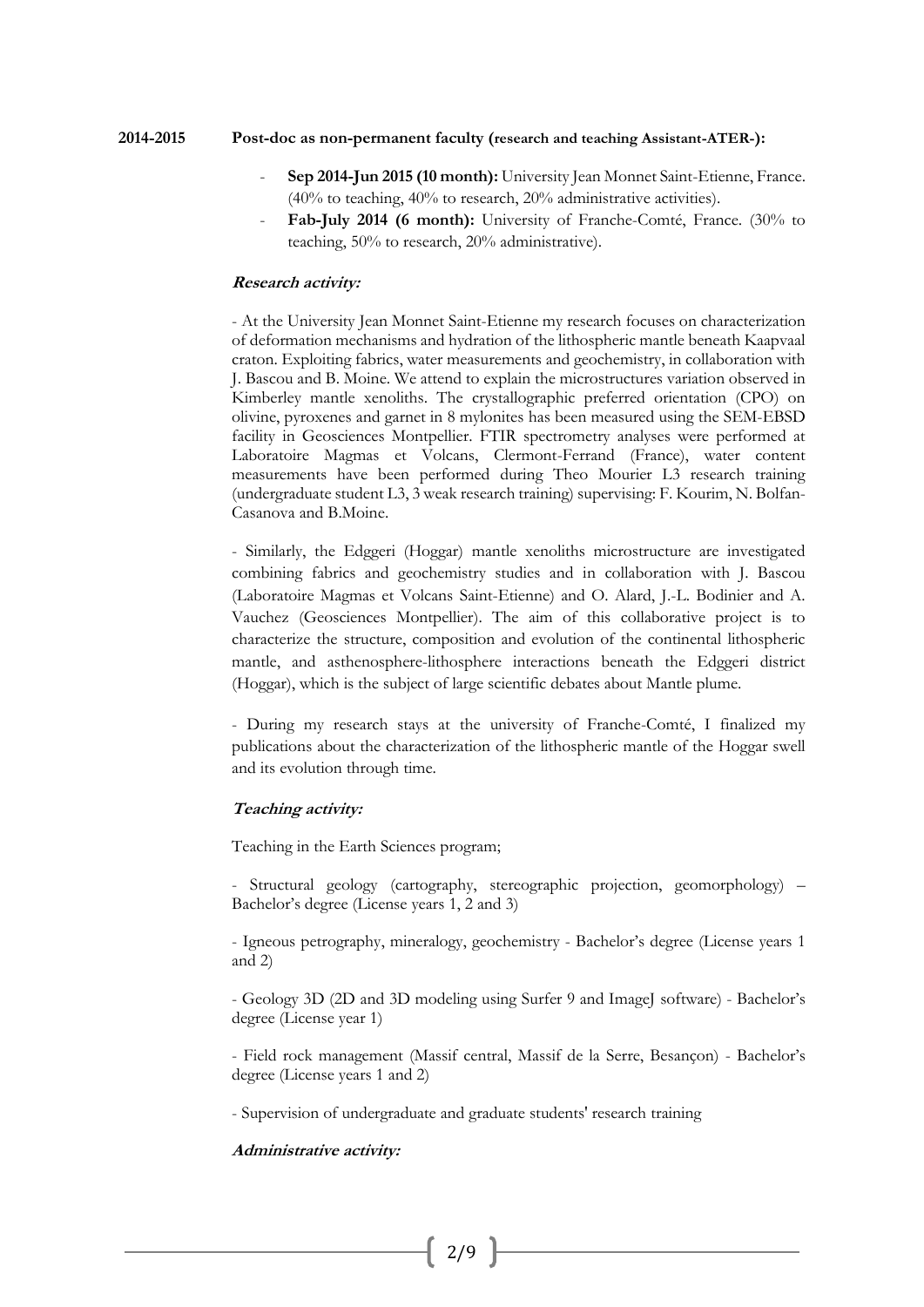Substitute representative of non-permanent staff of the Jean Monnet university, Saint É tienne.

**2010-2013 PhD** in Geochemistry-Petrography-Petrophysic at "Géosciences Montpellier", University of Montpellier 2 –France-.

> Lithospheric architecture and mantle dynamics beneath the Hoggar: message from mantle xenoliths. Major and trace element chemistry-rare earth element modeling - Microstructures and petrography of igneous petrology- Crystallographic fabric and strain repartition. Supervisor: Pr. J.L. Bodinier and Dr. O. Alard. In collaboration with A. Bendaoud, J.M. Dautria and A. Vauchez.

**2009-2012 Magister** (master degree) in Geochemistry-Petrography-Thermobarometry-Structural geology, at University of Sciences and Technologies Houari Boumediene -USTHB, Algeria-.

> **Research training***:* University of Sciences and Technologies Houari Boumediene (USTHB), Algier, Algeria. Supervisor: Pr. K. Ouzegane. Pressure and temperature evolution of the Tirek terrane (Hoggar Algeria) during the Pan African*.* Petrology, mineralogy and microstructures of crustal rocks - Mineralogy- Petrogenesis of metamorphic rock and Thermobarometry estimates – Zircon U/Pb Geochronology.

- **2009-2010 Junior Geologist**; Undertaken Mining Gold (ENORspa), Southern Algeria. Development of new systems in production, mapping and modeling of the mineralization, reserve evaluation, supervision of mining gold, Structural geology.
- **2001-2007 Engineering** in Petrography-Geochemistry-Geodynamic, At the University of Sciences and Technologies Houari Boumediene -USTHB, Algeria-.

**Research training***:* Geodynamics, Engineering Geology and Planetology Laboratory at University of Sciences and Technologies Houari Boumediene (USTHB), Algeria. Supervisor, Dr. A. Bendaoud. Paragenesis, mineralogical and P-T evolution of garnetquartz-plagioclase and orthopyroxene pyrigarnites, and silicato calsic metabasanites from Tamanrasset, Tin Amzi and Tidjénouine, Central Hoggar, Algeria. Structural geology - Microstructures, mineral assemblages and metamorphic reactions deduced from the rocks - Pressure and Temperature changes in metamorphic rock.

## **KEY SKILLS**

| <b>Analytical Methods</b> | Confirmed user                                                                                                                                                                     |
|---------------------------|------------------------------------------------------------------------------------------------------------------------------------------------------------------------------------|
|                           | EPMA, XRF, ICP-MS, LA-ICP-MS, SEM-EBSD,                                                                                                                                            |
|                           | Electron microprobe, Optical microscopy,                                                                                                                                           |
|                           | Occasional user                                                                                                                                                                    |
|                           | <b>FTIR</b>                                                                                                                                                                        |
|                           | <b>Basic knowledge</b>                                                                                                                                                             |
|                           | SIMS and MC-ICP-MS.                                                                                                                                                                |
| Laboratory                | <b>Confirmed</b> user                                                                                                                                                              |
|                           | Preparation of materials: Grinding powders / mineral separation / "wet<br>chemistry" (etching solution preparation, separation by column<br>chromatography) / polishing techniques |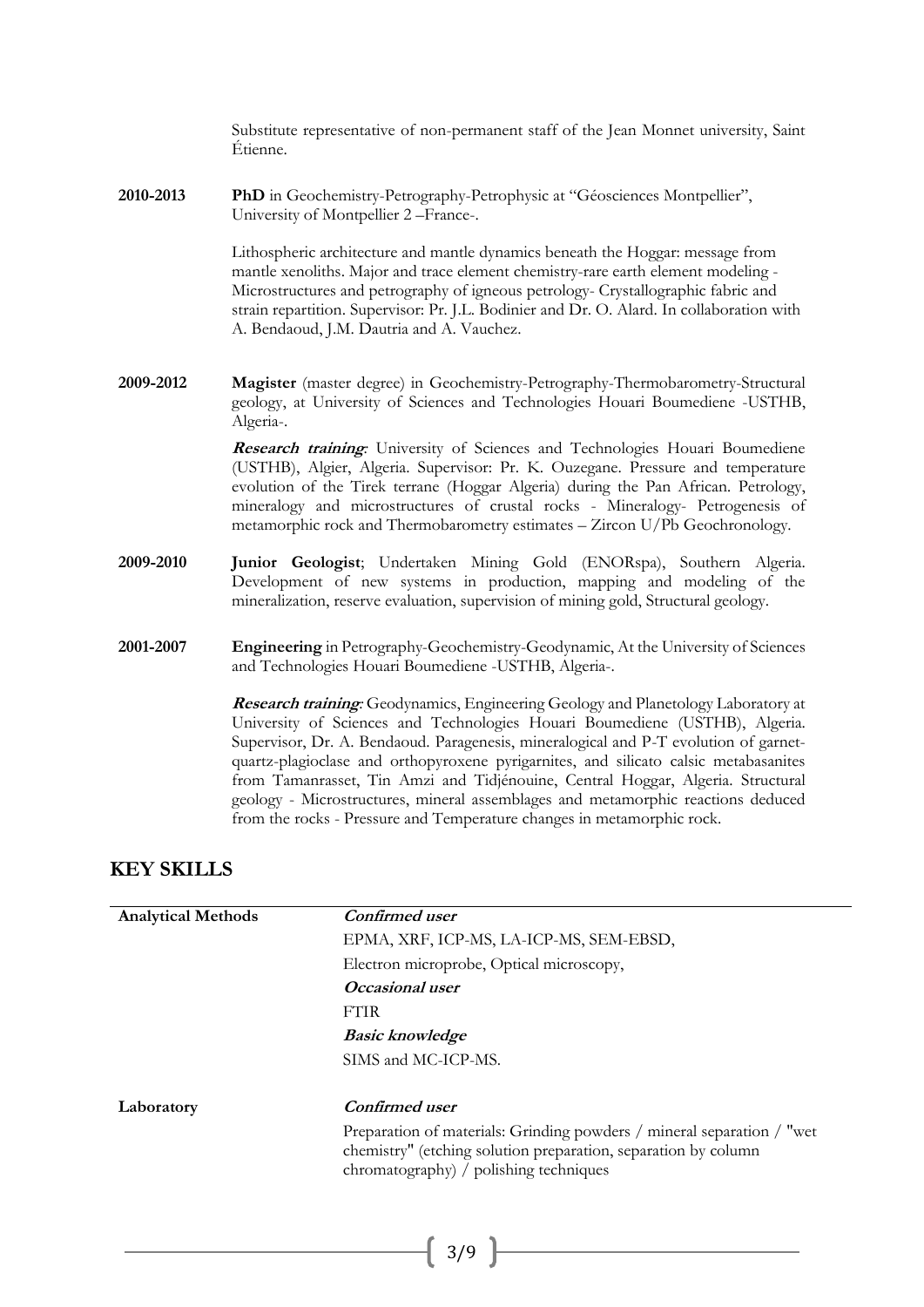| <b>Computer Technology</b> | Confirmed user<br>Percol-1D. 0D-modal (geochemistry modeling software)<br>Minpet, GTP, Tridrw (graphic software) |                               |                            |
|----------------------------|------------------------------------------------------------------------------------------------------------------|-------------------------------|----------------------------|
|                            |                                                                                                                  |                               |                            |
|                            |                                                                                                                  |                               |                            |
|                            | MatLab for MTex, Channel 5 (EBSD software)                                                                       |                               |                            |
|                            | Glitter (La-ICP-MS software)<br>MS Office, Endnote, Adobe                                                        |                               |                            |
|                            |                                                                                                                  |                               |                            |
|                            |                                                                                                                  |                               |                            |
| Languages                  |                                                                                                                  | Arabic: native French: native | English: working knowledge |
|                            |                                                                                                                  |                               |                            |

# **FIELD TRIPS**

Algeria (Hoggar, Atlas Telienne and Atlas Sahrienne), France (Massif de Lherz, Massif de la Serre, and Besançon), Morocco (Rif, middle Atlas), Taiwan (Est Taiwan Ophiolite, Yuli, Penghu, Lanyu, and Lutao mantle xenoliths), Oman (Samail ophiolite).

# **ICDP EXPERIENCES**

- **05/07/2018 to 05/08/2018, Expedition 807**: Oman Drilling Project Phase 2 Leg3 detailed core description, on board Chikyu research vessel, Pacific Ocean, Japan. Position: **Lead geochemistry group**. Mission: perform detailed, IODP-standard logging and characterization of 2000m drilled cores from Oman Ophiolites; hole CM1A and CM2B (olivine gabbro, gabbro, dunite, harzburgite and wehrlite, associated with minor gabbronorite, troctolite, websterite, anorthosite, and chromitite).
- **15/08/2017 to 15/09/2017, Expedition 805**: Oman Drilling Project Phase 1 Leg2 detailed core description, on board Chikyu research vessel, Pacific Ocean, Japan. Position: **Geochemistry group scientist member**. Mission: perform detailed, IODP-standard logging and characterization of 1500m drilled cores from Oman Ophiolites; hole BT1 (Lisvenites and basal thrust) & hole GT3 (dyke-gabbro transition).

# **JOURNAL PAPERS**

Oya, S. Michibayashi, K. Ohara, Y. Martinez, F. **Kourim, F.** Lee, H.-y. (2022): Peridotites of backarc origin from the 139°E Tectonic Ridge at the southwestern tip of the Mariana forearc. Current status: Accepted by PEPS (OA JpGU journal).

Rospabé, M. **Kourim, F.** Tamura, A. Ishii, K. Giampouras, M. Chatterjee, S. Ishii, K. Cooper, M-J. Godard, M. Carter, E. Abe, N. Moe, K. and Teagle, D-A-H. (202**2**) Ship-board determination of whole-rock (ultra-)trace element concentrations by LA-ICP-MS analysis of pressed powder pellets aboard the D/V Chikyu. DOI:<http://dx.doi.org/10.5194/sd-30-75-2022>

**Kourim, F.** Wang K–L. Lafay R. Beinlich A. Chieh C-J. Michibayashi K. Kovach V. Yarmolyuk V. Iizuka Y. (2021) Metasomatism of the off-cratonic lithospheric mantle beneath Hangay Dome,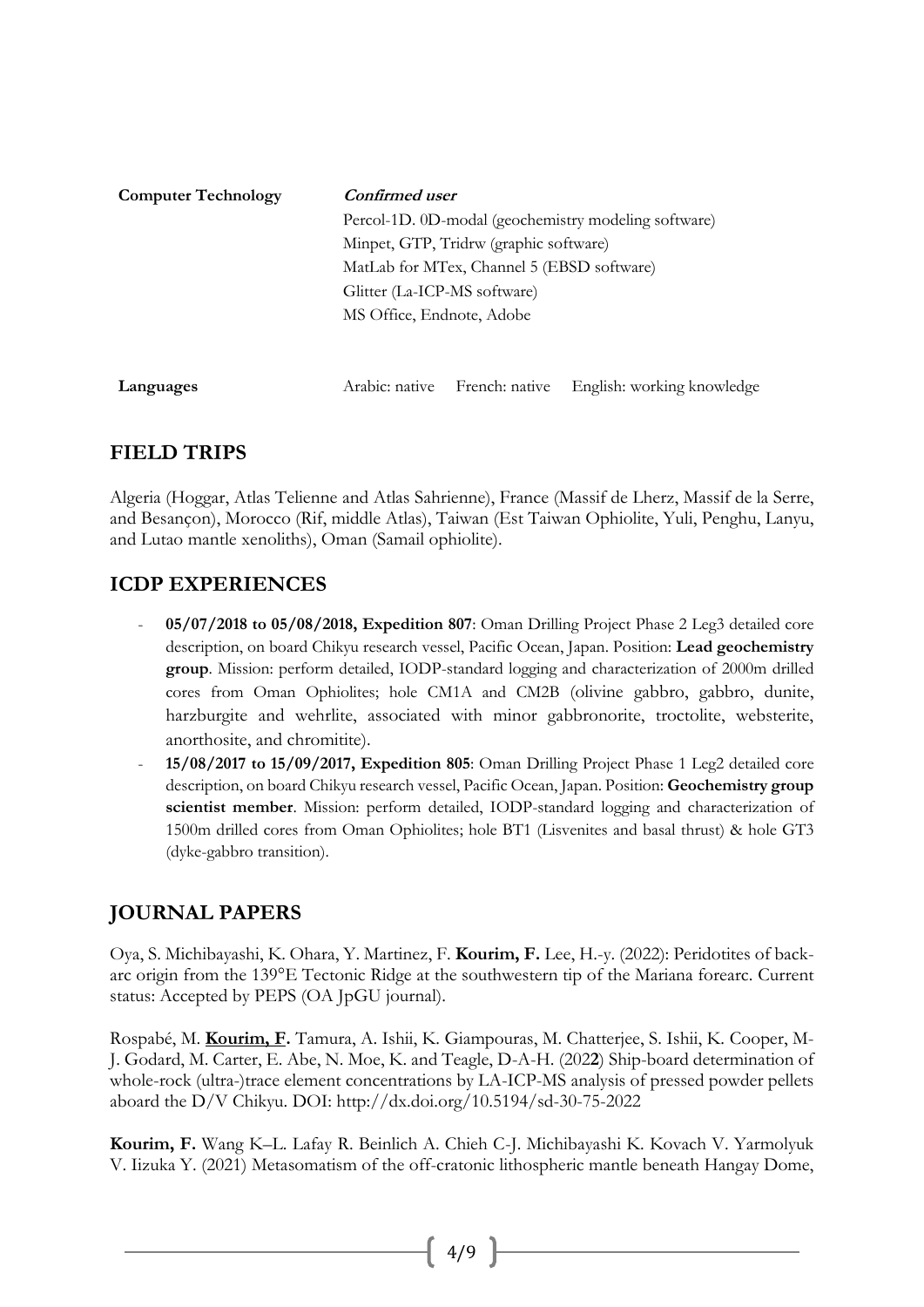Mongolia: Constraints from trace-element modelling of lherzolite xenoliths. Lithos, DOI: [10.1016/j.lithos.2021.106407.](http://dx.doi.org/10.1016/j.lithos.2021.106407)

**Kourim, F.** Rospabé, M. Giampouras, M. Chatterjee, S. Ishii, K. Tamura, A. Dygert, N. Oyanagi, R. Wang, K.-L. Godard, M. Benoit**,** M. Michibayashi, K. Teagle, D.-A-H. Takazawa, E. Kelemen, P. Coggon, J. Lee H-Y. (2021): First geochemical and mineralogical results of Oman Crust-Mantle transition: holes CM1A and CM2B characterization aboard DV-Chikyu\_ Oman Drilling Project, Phase 2 Leg3. Current status: accepted by JGR-Solid Earth special issue on ophiolites and Oceanic Lithosphere.

Godard, M. Carter, E. Decrausaz1, T. Lafay, R. Bennett, E. **Kourim, F.** de Obeso, J.-C. Michibayashi, K. Harris, M. Coggon, Teagle, D.-A-H. Kelemen, P. and the Oman Drilling Project Phase 1 Science Party (2021): Geochemical Profiles across the Listvenite-Metamorphic Transition in the Basal Megathrust of the Semail Ophiolite: Results from Drilling at Oman DP Hole BT1B. DOI:<https://doi.org/10.1029/2021JB022733>

Kelemen, P.B. Matter, Teagle, D. Coggon, J. **Kourim, F.** and the Oman Drilling Project (2021): Site CM1: Layered gabbros, crustal ultramafic rocks, and mantle harzburgite. Proceedings of the Ocean Drolling Program: Scientific Results.

Kelemen, P.B. Matter, Teagle, D. Coggon, J. **Kourim, F.** and the Oman Drilling Project (2021): Site CM2: Crust-Mantle Transition Zone and into Upper Mantle. Proceedings of the Ocean Drolling Program: Scientific Results.

Kelemen, P.B. Matter, Teagle, D. Coggon, J. **Kourim, F.** and the Oman Drilling Project (2020): Methods and Explanatory Notes. Proceedings of the Ocean Drolling Program: Scientific Results.

Beinlich A. Plümper O. Boter E. Müller I-A. **Kourim F.** Ziegler M. Harigane Y. Lafay R. Kelemen P. (2020) Low-temperature ultramafic rock carbonation: Constraints from Listvenite core BT1B (Oman Drilling Project). JGR special issue on ophiolites and Oceanic Lithosphere. DOI: 10.1029/2019JB019060

**Kourim, F**. Beinlich, A. Wang, K-l. Michibayashi, K. O'Reilly, Y-S. Pearson, N. (2019): Feedback of mantle metasomatism on olivine micro-fabric and seismic properties of deep lithosphere. Lithos, DOI: <https://doi.org/10.1016/j.tecto.2014.11.012>

Kelemen, P.B. Aines, R. Bennett, E. Benson, S.M. Carter, E. Coggon, J.A. de Obeso, J.C. Evans, O. Gadikota, G. Dipple, G.M. Godard, M. Harris, M. Higgins, J.A. Johnson, K.T.M. **Kourim, F.**  Lafay, R. Lambart, S. Manning, C.E. Matter, J.M. Michibayashi, K. Morishita, T. Noël, J. Okazaki, K. Renforth, P. Robinson, B. Savage, H. Skarbek, R Spiegelman, M.W. Takazawa, E. Teagle, D. Urai, J.L. Wilcox, J. and the Oman Drilling Project Phase 1 Scientific Party. (2018): In situ carbon mineralization in ultramafic rocks: Natural processes and possible engineered methods. Energy Procedia, DOI:<https://doi.org/10.1016/j.egypro.2018.07.013>

**Kourim, F.** Vauchez, A. Bodinier, J-L. Alard, O. Bendaoud, A. (2015): Neogene reworking of the Neoproterozoic lithosphere at the edge of the Ahaggar swell (Algeria): Localized deformation channelizing melt transfer and heat advection. Tectonophysics, DOI: <http://dx.doi.org/10.1016/j.tecto.2014.11.012>

**Kourim, F.**, Alard, O. Bendaoud, A., Bodinier, J-L. Dautria, J-M. Vauchez, A. (2014): Nature and evolution of the lithospheric mantle beneath the Hoggar swell (Algeria): a record from mantle xenoliths. Journal of petrology, DOI: 55-11/2249-2280, doi:10.1093/petrology/egu056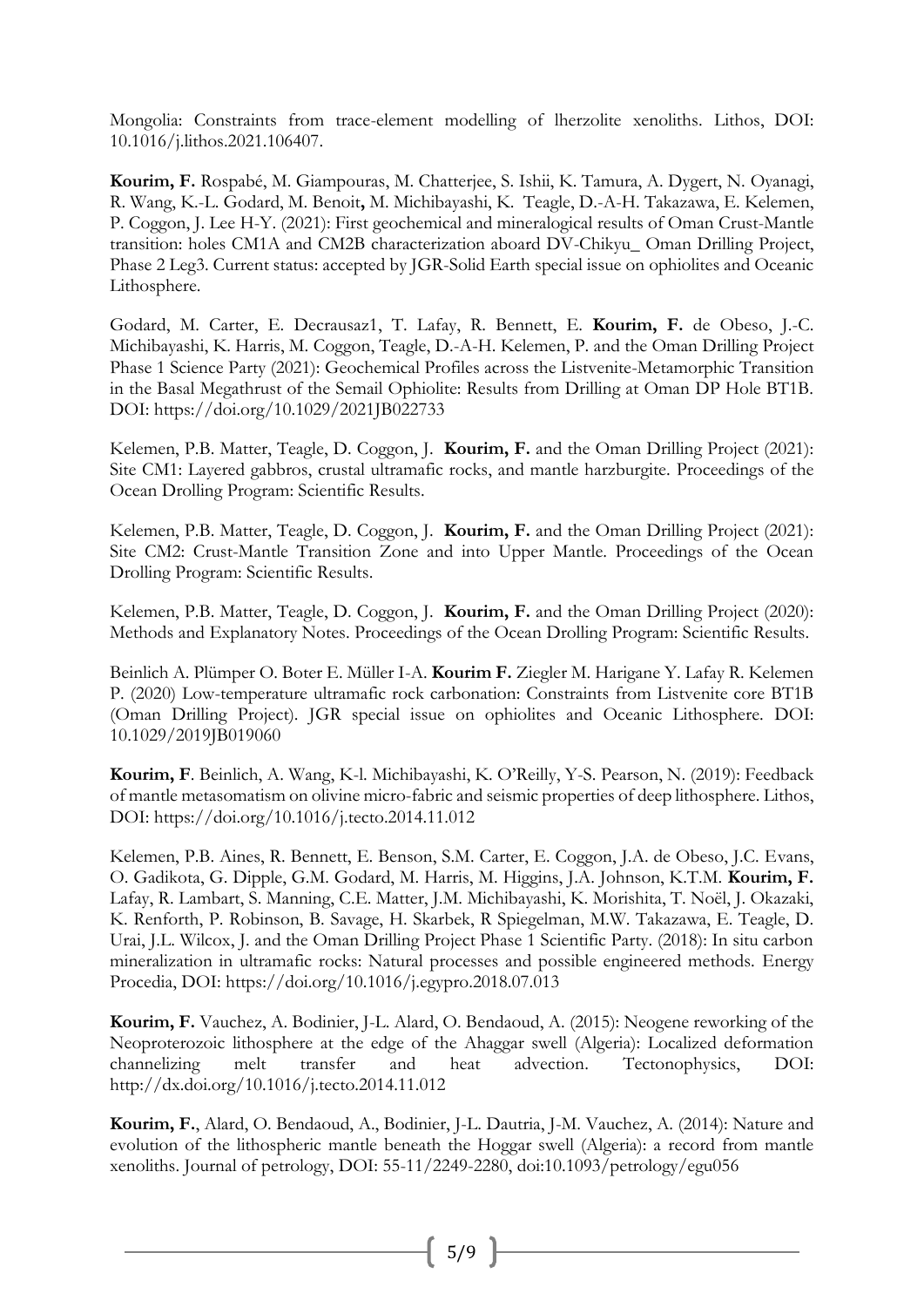## **Under review papers /Submitted papers**

**Kourim, F.** Rospabé, M. Giampouras, M. Chatterjee, S. Ishii, K. Tamura, A. Dygert, N. Oyanagi, R. Wang, K.-L. Godard, M. Benoit**,** M. Michibayashi, K. Teagle, D.-A-H. Takazawa, E. Kelemen, P. Coggon, J. Lee H-Y. (2021): Lithology, volatile, major and trace element composition of Holes CM1A and CM2B ultramafic samples drilled in Wadi Tayin massif, SE Oman ophiolite (ICDP Oman drilling project Phase 2 Leg 3). Current status: under review at Pangaea Data Publisher for Earth & Environmental Science.

## **Papers in preparation**

**Kourim, F.** Michibayashi K. Wang K–L. Beinlich A. (2022-2023) Feedback between deformation, static recrystallization and melt-percolation of the lithospheric mantle beneath Northern Hangay Dome. Current status: to be submitted to Minerals, Special issue: Petrology and Geochemistry of Igneous Complexes and Formations.Submission deadline: 30 April 2022

**Kourim, F.** Michibayashi, K. Wang, K.-L. Jürgen, k. Kelemen, P. Kakihata, Y. and Oman Drilling Project Phase 2 Science Party (2022-2023) ICDP\_ Exp. 807: First Texture and microstructures characterization of Oman Crust-Mantle transition; holes CM1A and CM2B. Current status: in preparation to be submitted to Lithos special issue on ophiolites and Oceanic Lithosphere.

**Kourim, F.** Moin, B. Bascou, J. and Costin, G. (2023): The Implication of deformation, hydration and melt/fluid percolation in the mantle strain localization: Kimberley sheared xenoliths producing mechanism (Kaapvaal craton). Current status: in preparation.

Chien, Y.-H. **Kourim, F**. Wang, K.-L. Chung, S.-L. Kuzmin, M. Vorontsov, A. Ivanov, A. Iizuka, Y. and (2023): Geochemical characteristics of peridotite xenoliths from the Vitim basalt plateau, SE Siberia. Current status: in preparation.

# **BOOKS**

**ICDP\_805 and ICDP\_807 Oman Drilling Project ICDP Expeditions reports (**Kelemen et al., 2021a, 2021b). https://www.omandrilling.ac.uk/

**Kourim, F. (PhD thesis, 2013):** Lithospheric architecture and mantle dynamics beneath the Hoggar: message from mantle xenoliths. Géosciences Montpellier, University of Montpellier 2 – France-. Supervisor: Pr. J.L. Bodinier and Dr. O. Alard. In collaboration with A. Bendaoud, J.M. Dautria and A. Vauchez. *(200p.)*

**Kourim, F. (Magister thesis, 2012):** Pressure and temperature evolution of the Tirek terrane (Hoggar Algeria) during the Pan African*.* University of Sciences and Technologies Houari Boumediene -USTHB, Algeria-. Supervisor: Pr. K. Ouzegane. *(160p)*

# **Under review Book**

**Kourim**, F. Alard, O. Vauchez, A. Bodinier, J-L. Bascou, J. (2021): Deformation, metasomatism and melt-rock interaction of the lithospheric mantle beaneath the Hoggar swell (Algeria) from Eggéré and Manzaz mantle xenoliths study. Current status: under review at Springer, Lithospheric Architecture and Precamvrian Geology of the Hoggar and the Adjacent Areas. Editors Hamoudi, M., Bendaoud, A., Bodinier, J.-L., Ouzegane, K., Perfettini**,** H. (Eds.). <https://www.springer.com/la/book/9783319702490>

# **COMMUNICATIONS**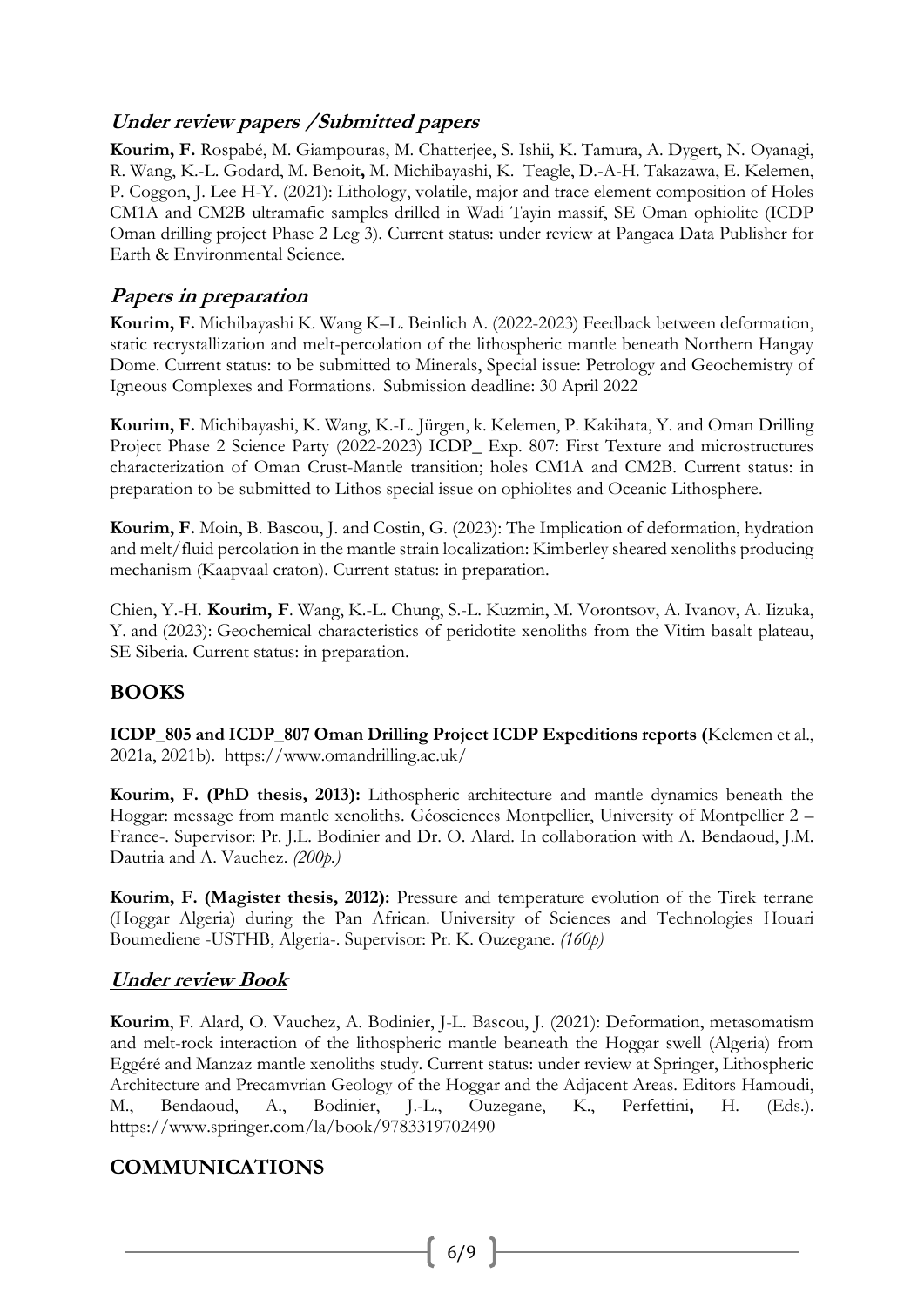**Kourim, F.,** Katsuyoshi Michibayashi, K., Wang K-L., Koepke, J., Kaczmarek M-A., Kelemen, P., Kakihata, Y., Godard M., and Oman Drilling Project Phase 2 Science Party (2020). ICDP\_ Exp. 807: First Texture and microstructures characterization of Oman Crust-Mantle transition; holes CM1A and CM2B. ICOOL, Muskat, Oman.

**Kourim, F.** Wang K–L. Beinlich A**.** Michibayashi K. (2019) Nature and Mechanisms of mantle metasomatism of the Tariat mantle xenoliths, central Mongolia. Goldschmidth, Spain.

**Kourim, F.,**Rospabé, M. Giampouras, M. Chatterjee, S. Ishii, K. Tamura, A. Dygert, N. Oyanagi, R. Wang, K.-L. Benoit**,** M. Teagle, D.-A-H. Takazawa, E. Kelemen, P. Coggon, J. Oman Drilling Project Phase 2 Science Party (2018) First geochemical and mineralogical results of Oman Crust-Mantle transition: holes CM1A and CM2B characterization aboard DV-Chikyu\_ Oman Drilling Project, Phase 2 Leg3. AGU, Washington D.C. USA.

**Kourim, F**. Wang, K-l. Beinlich, A. Michibayoshi, K. O'Reilly, Y-S. Pearson, N. (2018) Feedback of mantle metasomatism on olivine micro-fabric and seismic properties of deep lithosphere. GSJ, 2018 Meeting, Okinawa, Japan.

**Kourim, F**. Wang, K-l. Beinlich, A. Michibayoshi, K. O'Reilly, Y-S. Pearson, N. (2018) Feedback of mantle metasomatism on olivine micro-fabric and seismic properties of deep lithosphere. Second Asian Pacific workshop, JAMSTEC, Yokohama, Japan.

Tamura, Y. Takazawa, E. Michibayashi, K. Ceuleneer, G. Teagle, D-A-H. Koepke, J. **Kourim, F.** Sato, T. Jude Coggon, J. Matter, J. Kelemen, P-B. Scientists Phase 2 OmanDP 9. (2018). Overview of Hole CM1 in the Oman Drilling Project Phase 2: Crust-Mantle boundary, JpGU, Japan.

De Obeso, J-C. Godard, M. Kelemen, P-B. Manning, C-E. Bennett, E. Carter, E. **Kourim, F.** Lafay, R. Noel, J. Michibayashi, K. Harris, M. Oman Drilling Project Phase 1 Science Party. (2017).Listvenite-Metamorphic sole transition in the Basal thrust of the Oman Ophiolite: Geochemical, mineralogical and reaction path model preliminary results from Oman Drilling Project Hole BT1B. JpGU, Japan.

Godard M., Bennett E., Carter E., **Kourim F.**, Lafay R., Noel J., Kelemen P., Michibayashi K., Harris M., Oman Drilling Project Phase 1 Science Party. (2017) Geochemical and mineralogical profiles across the listvenite- metamorphic transition in the basal megathrust of the Oman Ophiolite: First results from drilling at Oman Drilling Project Hole BT1B. AGU, New Orleans, USA.

**KOURIM, F.** Wang, K-L. Michibayanchi, K. O'Reilly, S-Y. Pearson, N-J. (6-7 November 2017) Deformation, metasomatism and seismic anisotropy in the lithospheric mantle beneath Taiwan straits, south-east Asian margin: constraints from mantle xenoliths. Bor-Ming Jahn Memorial Conference (Asian Orogeny and Continental Evolution: New Advances from Geologic, Geophysical and Geochemical Perspectives), Taipei, Taiwan.

Bodinier, J-L. **Kourim, F**. El Messbahi, H. Dautria, J-M. Vaucgez, A. Alard, O. Ouali, H. Brndaoud, A. Ouzegane, K. and Garriso, C. (20, 22 March 2017) Mantle xenoliths in NW Africa: a record of subcontinental lithospheric mantle evolution through time. 1st AGIC.

**Kourim, F**. Bodinier, J-L. Alard, O. Vauchez, A. and Basscou, J. (2016): Deformation, metasomatisme and melt-rock interaction of the lithospheric mantle beneath the Hoggar swell (Algeria): Tahalgha, Eggéré and Manzaz mantle xenoliths. Goldschmidth, Japan, CZ, Vol. 26.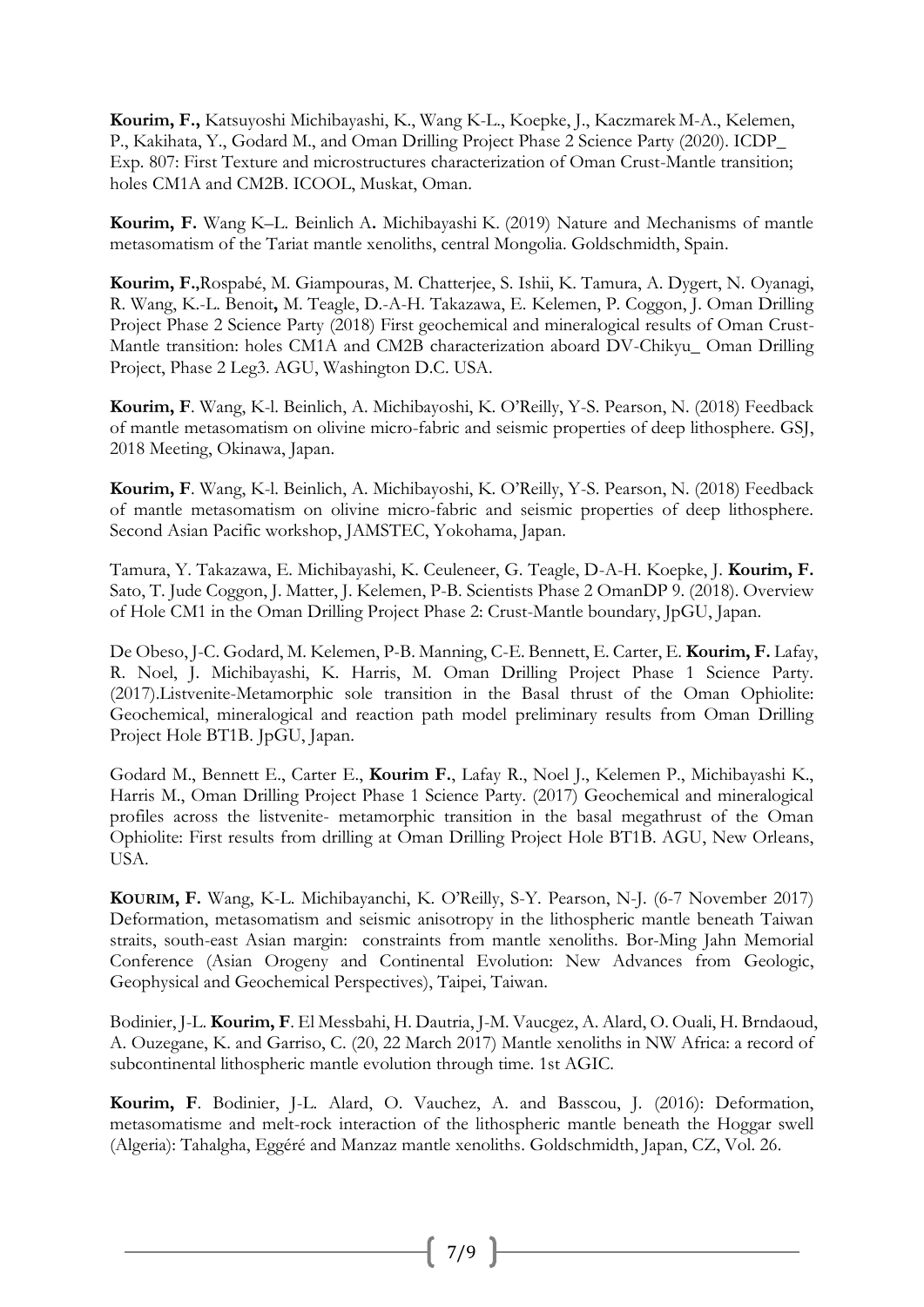**Kourim, F**. Moin, B. Bascou, J. and Costin, G. (2015): The Implication of deformation, hydration and melt/fluid percolation in the mantle strain localisation: Kimberley sheared xenoliths producing mechanism (Kaapvaal craton).Goldschmidth, Prague, CZ, Vol. 25.

**Kourim, F**., Bodinier, J-L., Alard, O., Bendaoud, A., Vauchez, A. and Dautria, J-M. (2014): Nature and evolution of the lithospheric mantle beneath the Ahaggar swell (Algeria): a record from mantle xenoliths. RST, Pau, France, Vol. 24.

**Kourim, F**., Bodinier, J-L., Alard, O., Bendaoud, A., Vauchez, A. and Dautria, J-M. (2014): Nature and evolution of the lithospheric mantle beneath the Ahaggar swell (Algeria): a record from mantle xenoliths. Orogenic Lherzolite conference. Marrakech, Morocco, Vol. 6.

**Kourim, F**., Bodinier, J-L., Alard, O., Bendaoud, A., Vauchez, A. and Dautria, J-M. (2013): Nature and evolution of the lithospheric mantle beneath the Ahaggar swell (Algeria): a record from mantle xenoliths. EGU General Assembly 2013. Geophysical Research Abstracts, Vol. 15, EGU2013-371.

**Kourim, F**., Bodinier, J-L., Alard, O., Bendaoud, A., Vauchez, A. and Dautria, J-M. (2013): Nature and evolution of the lithospheric mantle beneath the Ahaggar swell (Algeria): a record from mantle xenoliths. Fourth Crystal2Plate Workshop, Villa Clythia ‐ Fréjus, France, 27‐31.

**Kourim, F**., Alard, O., Bendaoud, A., Bodinier, J-L., Dautria, J-M., Ouzegane, K., Vauchez, A. et Yahiaoui, R. (2011): The mantle xenoliths from western Ahaggar: characterization of lithospheric mantle "Touareg" at the base and sides of a major lithospheric shear (4 ° 50). 7 colloque international 3MA, Kénitra, Maroc, pp 186.

Yahiaoui, R., Azzouni A. Dautria, J-M., Alard, O., Bodinier, J-L., **Kourim, F**., (2011) : The In-Ezzane Plio-Quaternary district volcanic (Est Hoggar, Algeria): volcanology, petrology and geochemistry. 7 colloque international 3MA, Kénitra, Maroc, pp 166.

Bendaoud, A., Djemaï, S., **Kourim, F**., Bruguier, O., Ouzegane, K., Kienast, J-R. et Caby, R. (2011) : Mapping, P-T evolution and geochronology of Precambrian formations of Tirek (Hoggar occidental, Algérie). 7 colloques internationaux 3MA, Kénitra, Maroc, pp 173.

Bendaoud, A., Djemai, S., Godard, G., Kourim, F., Deroin, J-P., Ouzegane, K., Kienast, J-R. (2010) : The tectono-metamorphic region Tirek-Amesmessa: Contribution of multi-scale imaging. RST, Bordeaux, France, pp. 22-23.

Boureghda, N., Bendaoud, A., Ait Djafer, S., Ouzegane, K., **Kourim, F**. et Kienast, JR. (2009) Calcium-silicates granulites Paleo-Proterozoic fields Laouni and Egéré-Aleksod (Hoggar, Algérie) VII JST, U.S.T.H.B, Alger, p. 49.

**Kourim, F**., Bendaoud, A., Ouzegane, K., Benyahia, O., Kienast, J.R. (2008): Paragénitiques, mineralogical and P-T evolution relationships of garnet-quartz-plagioclase and orthopyroxene pyrigarnites, and silicato calsiques métabasanites from Tamanrasset, Tin Amzi and Tidjénouine, Central Hoggar. VI JST, U.S.T.H.B, Alger, p 19.

## **SEMINARS**

**Kourim, F**. (26/10/2021): Melt/fluid-peridotite interaction beneath oceanic spreading centers: Insights from the geochemical characterization of the Oman Crust-Mantle transition zone, Oman DP Holes CM1A and CM2B. Department of Natural Resources and Environmental Studies National Dong Hwa University.